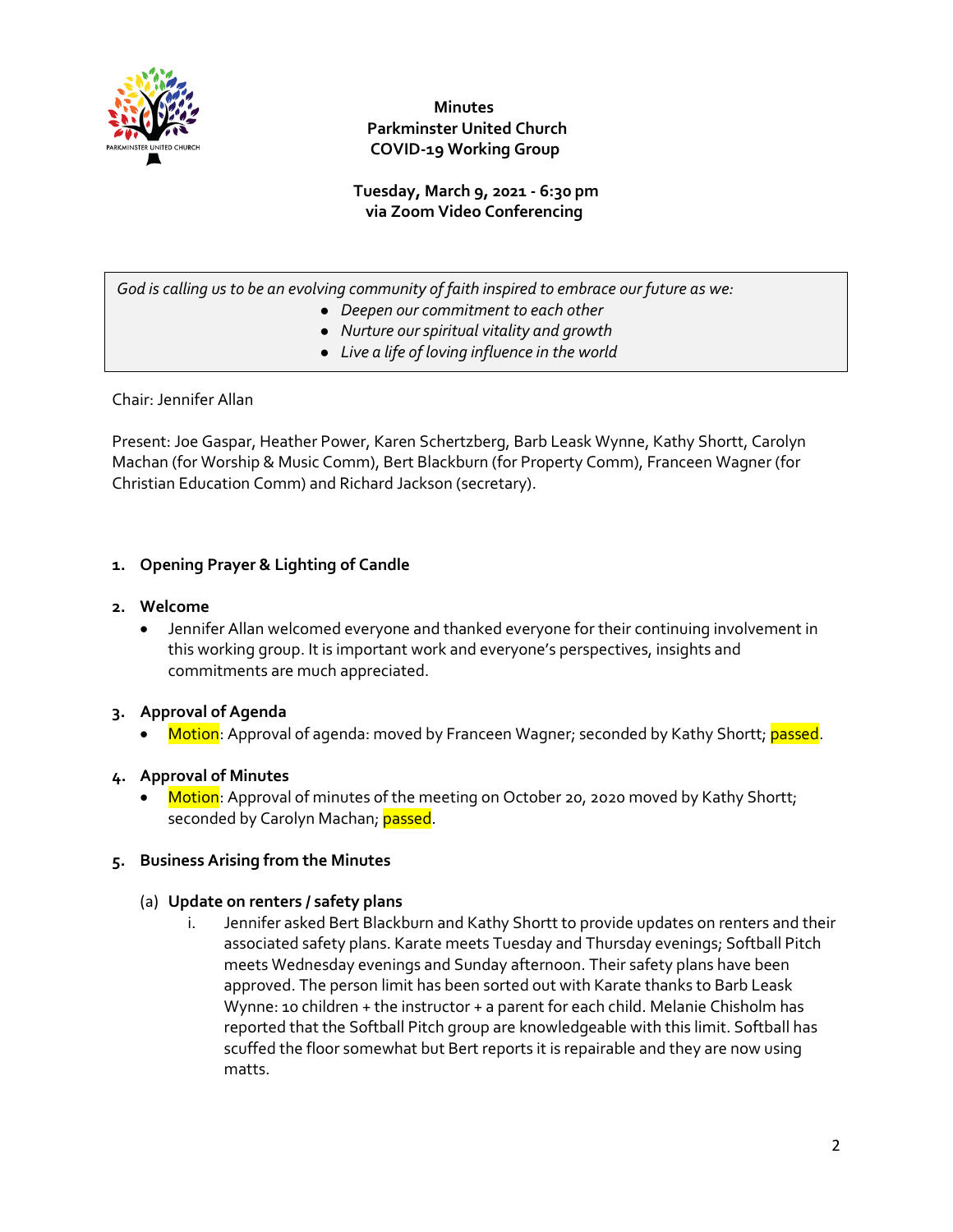

 **Minutes Parkminster United Church COVID-19 Working Group**

### (b) **Update on Church group activities / equipment**

- ii. Carolyn Machin and Bert Blackburn were asked to provide updates on Church group activities. Carolyn reported that Worship and Music assumes no change in our services in the near future; Neil Murray would like to move small groups back in to the Sanctuary when Waterloo Public Health permits such a change. Bert said that the redecoration of the Family Room was proceeding well.
- iii. Wendy Ridgway has requested to read and record in the Sanctuary to help Terry Ridgway become familiar with the new camera. Council regards this as similar to our previous approval of soloists practicing in the Sanctuary and is agreeable provided the Ridgways follow the same safety plan.
- iv. Motion: Franceen Wagner moved that a safety plan be prepared for any readers using the Sanctuary; seconded by Barb Leask Wynne; passed.
- v. ACTION: Kathy Shortt to provide the Ridgways with a safety plan.

### (c) **Update on Staff**

i. Karen Schertzberg was asked to provide updates on how she and the Ministry and Personnel Committee (M&P) stay in touch with Staff. Karen reported that M&P plan a monthly "check in" with the Ministers regarding their health and well-being. Cards have been sent to staff – Melanie Chisholm, Neil Murray and Allen Switzer – regarding their health and well-being.

### **6. New Business**

### (a) **Committee member roles**

- i. How should best use be made of the collective and individual contributions of each person on this Working Group? The Chair described the various roles played by the members:
- ii. Revs Joe and Heather represent our ministry staff, and have insight and perspective on all aspects of our Church and the broader church community.
- iii. Kathy as Past Chair brings continuity from the previous year and has graciously offered to continue to be accountable for renter and Church group safety plans.
- iv. Richard as Secretary helps us keep track of decisions and discussions.
- v. Barb is a former Past Chair and also provides medical opinion.
- vi. Bert is our Property Committee representative and oversees our renters, facilities and equipment and also works closely with Allen.
- vii. Karen is our Ministry & Personnel Committee representative so has insight into our staff, how they are working both remotely and onsite. Of course, nothing confidential will be shared here.
- viii. Carolyn is our Worship and Music Committee representative and brings feedback and insights from our worship and music perspective.
- ix. Franceen is our Christian Education representative and brings feedback and insights from the perspective of our children and youth programs.
- x. Jennifer indicated that she would like to form the agenda for these meetings around some standing items, like updates on renters, Church groups. And then eventually